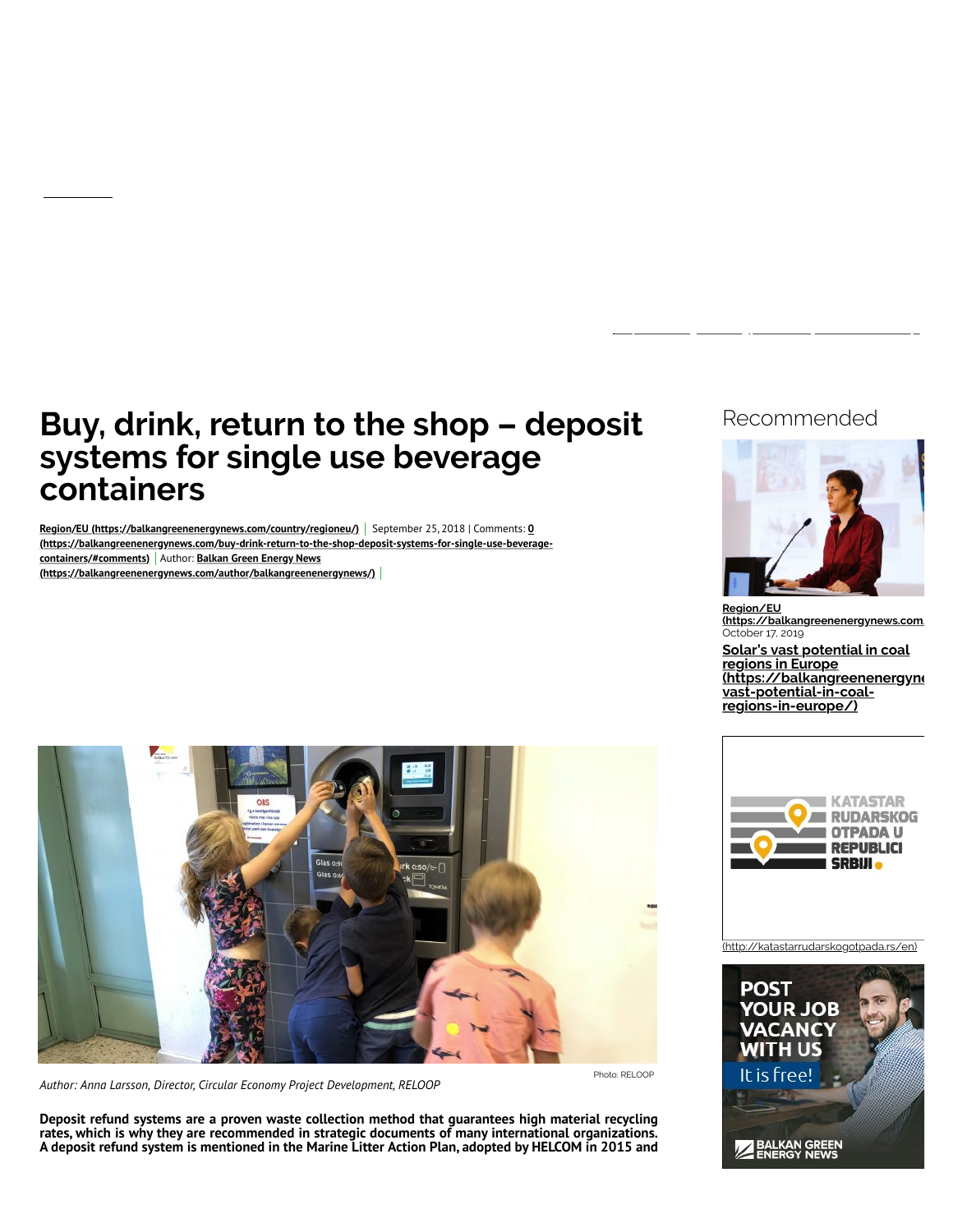#### **confirmed in the Declaration on the Protection of the Baltic Sea signed on 6 March 2018 by Commissioner Karmenu Vella and ministers of 9 Baltic states.**

A deposit system is also recommended in the European Community legislation as an important tool enabling reuse of packaging and litter reduction (adopted Directive on Packaging and Packaging Waste and the Waste Framework Directive as well as upcoming Single Use Plastic Directive).

Moreover, the deposit model has been given support by the United Nations, which, on 6 December 2017, adopted a resolution on marine litter and microplastics. The resolution called for measures to "prevent and significantly reduce marine pollution". The document proposes introduction of "deposit schemes for beverage containers to reduce plastic waste that has negative effects on marine biodiversity".

### **Deposit refund systems in Europe**

10 European countries have a deposit refund system for beverage containers: Sweden (since 1984), Iceland (since 1989), Germany (since 2003), Finland (since 1996), Norway (since 1999), Denmark (since 2002), the Netherlands (since 2005), Estonia (since 2005), Croatia (since 2006) and Lithuania, where the system was introduced in 2016 and resulted with 92% collection rate in the second year of the operation! A clear interest from the governments of the remaining European countries can be observed: a deposit return scheme for beverage packaging waste will be introduced by Scotland (decision of 5 September 2017), and England (upon decision from March this year).

Introduction of a deposit refund system for beverage containers in Lithuania back in 2016 resulted with 92% collection rate in the second year of the operation.

This is hardly surprising – deposit refund systems for beverage containers are characterized by high collection rates and ensure efficient material recycling. The circular economy concept and the growing awareness with respect to littering of the natural environment are undoubtedly an important incentive for governments to implement proven waste management models.

| Country     | Year of introduction/system type | <b>Collection rate</b> |  |
|-------------|----------------------------------|------------------------|--|
| Croatia     | 2006/ centralised system         | 90% (2015)             |  |
| Denmark     | 2002/centralised system          | 89% (2014)             |  |
| Estonia     | 2005/centralised system          | 78.6% (2014)           |  |
| Finland     | 1996/centralised system          | 92.6% (2014)           |  |
| Germany     | 2003/ decentralised system       | 97% (2014)             |  |
| Iceland     | 1989/centralised system          | 90% (2013)             |  |
| Lithuania   | 2016/centralised system          | 92% (2017)             |  |
| Netherlands | 2005/centralised system          | 95% (2014)             |  |
| Norway      | 1999/ centralised system         | 86% (2016)             |  |
| Sweden      | 1984/ centralised system         | 88% (2014)             |  |

Data from RELOOP publication *"Deposit systems for one-way beverage containers – global overview [\(http://reloopplatform.eu/wp-content/uploads/2017/05/BOOK-Deposit-Global-24May2017-for-Website.pdf\)](http://reloopplatform.eu/wp-content/uploads/2017/05/BOOK-Deposit-Global-24May2017-for-Website.pdf)"*

## **Benefits of the deposit refund system**

Beverage packaging waste management without a deposit system does not provide an incentive to maximize collection rates. A deposit refund system naturally brings the collection rates closer to 100% (by offering residents the possibility to redeem the deposit). Savings in CO $_2$  emissions associated with transport between residents and recyclers are also important. Transport in a deposit refund system guarantees a nearly two-and-a-half times lower carbon footprint than municipal waste collection (the results of an expert study by an independent consulting company, provided by the Norwegian deposit system operator – *Infinitum*). Deposit refund scheme provides for high volumes of good quality material and therefore secures high degree material recycling.

#### **Costs of a deposit refund system**

The collection of beverage containers in countries that do not operate a deposit refund system is financed by local governments, which should be (but often are not) compensated by producers and importers for all expenses related to the collection of containers from households, transport to the municipal sorting plant and then to a recycler. In a deposit refund system, all costs are borne directly and exclusively by producers and importers, and financial flows are transparent and easily verifiable.

[\(https://balkangreenenergynews.com/jo](https://balkangreenenergynews.com/jobs/)

# Latest News



**Možura wind farm, Montenegro's second largest, o!cially starts operation [\(https://balkangreenenergy](https://balkangreenenergynews.com/mozura-wind-farm-montenegros-second-largest-officially-starts-operation/)news.com/mozurawind-farm-montenegros-second-largest-o!cially-**

**starts-operation/)**



**40 buildings in BiH to be energy-renovated with EUR 19.5 million grant [\(https://balkangreenenergy](https://balkangreenenergynews.com/40-buildings-in-bih-to-be-energy-renovated-with-eur-19-5-million-grant/)news.com/40- buildings-in-bih-to-beenergy-renovated-witheur-19-5-million-grant/)**



**Conference on renewable energy sources in district heating and cooling to be held in Belgrade on** December 5-6<br><u>(https://balkangreenenerg</u> **on-renewable-energysources-in-districtheating-and-cooling-to-be-held-in-belgrade-on-**



**Croatia's "rst geothermal power plant Velika 1 o!cially unveiled [\(https://balkangreenenergy](https://balkangreenenergynews.com/croatias-first-geothermal-power-plant-velika-1-officially-unveiled/)news.com/croatias- "rst-geothermal-powerplant-velika-1-o!ciallyunveiled/)**



**Hrvatski Telekom, GEN-I agree long-term cooperation on e-mobility [\(https://balkangreenenergy](https://balkangreenenergynews.com/hrvatski-telekom-gen-i-agree-long-term-cooperation-on-e-mobility/)news.com/hrvatskitelekom-gen-i-agreelong-term-cooperation-on-e-mobility/)**



#### READ ABOUT THE PROJECT

**Technical Assistance to** the Energy Agency of the Republic of Serbia -**Approximation of NRA Tasks to the 3rd Energy** Package

[\(https://balkangreenenergynews.com/e](https://balkangreenenergynews.com/eu-assisting-energy-agency-of-serbia-to-upgrade-its-regulatory-policies-mechanisms-practices-in-line-with-the-eu-energy-acquis/) assisting-energy-agency-of-serbia-toupgrade-its-regulatory-policiesmechanisms-practices-in-line-with-theeu-energy-acquis/)



Ddrživa urbana mobilnost u SUMSEEC VODIČ ZA ODRŽIVU



(https://balkangreenenergynews.com/v content/uploads/2018/11/SUMSEEC-Roadmap-for-SEE\_en.pdf)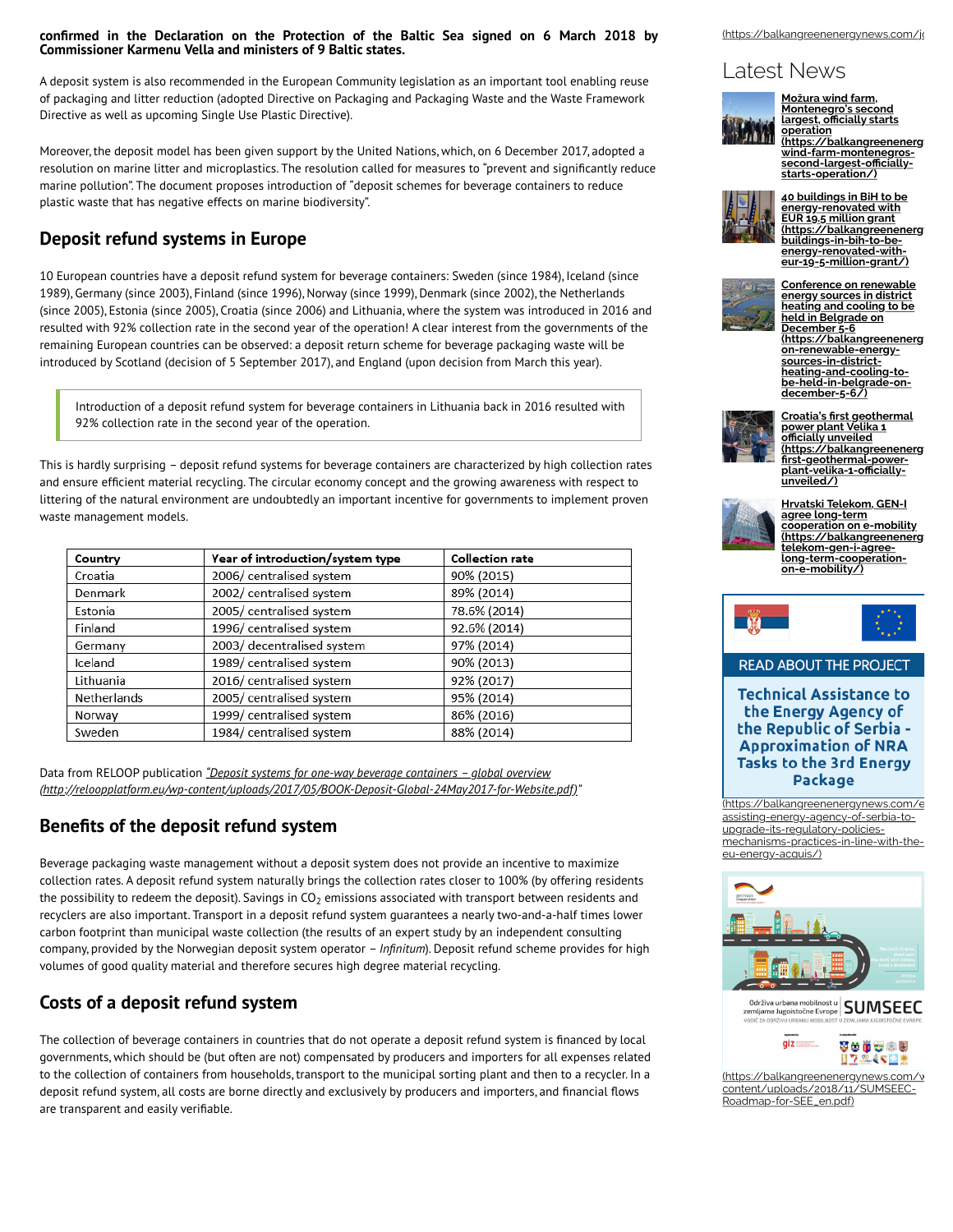

Deposit refund systems are a proven way to achieve high collection rates of beverage containers. However, in countries where the introduction of the deposit model is planned, questions arise as to the economic consequences. Here, a distinction should be made between the concepts of centralised and decentralised deposit refund systems. The German system, despite an almost 100% collection rate (97% for 2014), should not be a benchmark for governments considering the implementation of a deposit for beverage containers. The decentralised clearing model applied there, with subsystems for each retail chain reporting separately to each producer, is complicated and highly cost-ineffective due to the fact that retail chains keep the unredeemed deposit fee as well as the collected material.

The Norwegian deposit refund system, which has been voluntarily initiated by producers and importers motivated by the government's threat of having to pay high fees, can certainly serve as a model. The higher the collection rate, the lower the amount of the so-called environmental fee. Therefore, producers and importers themselves chose the most efficient collection solution via centralized deposit return scheme and have had a direct interest in maintaining a cost-efficient framework that guarantees the highest possible collection rate. The system operator (*Infinitum*), whose main shareholders are producers, importers and retail chains, operates on a non-profit basis and covers the costs from three sources: unclaimed deposits, sales of raw materials (of which it is the sole owner) and administrative fees paid by entities placing beverages on the market. The current administrative cost, and therefore the real cost incurred by producers and importers (data as of 2018), is as follows: 0 NOK (SIC!) for each aluminium can placed on the market and 0.18 NOK for a PET bottle. The cost of participation in the system amounts to several thousand crowns and is paid once. It is worth mentioning that the Kingdom of Norway, even though it is not a member state of the European Community, has assumed all the obligations concerning environmental protection, including waste recovery and recycling rates.

#### **Savings for local governments**

Opponents of deposit refund systems often raise the argument of their negative impact on local governments' revenues, due to the fact that valuable packaging fractions are no longer delivered to municipal waste management systems. RELOOP has reviewed more than twenty documents analysing the impact of the introduction or extension of a deposit on local governments. These studies, although developed by different entities in different parts of the world, have demonstrated significant net savings related to reduced littering, as well as lower costs of transport and maintenance of municipal collection points. For example, in the study entitled *"Implementing a Deposit Refund Scheme in the UK"* (2010), net savings of GBP 159 million a year (GBP 2,443 per 1,000 inhabitants) were calculated.

## **Deposit refund system – circular economy par excellence**

It should be noted that thanks to deposit refund systems, the circular economy postulates have been implemented for decades already. The proven high collection rates ensure that homogeneous raw material streams are transferred for efficient material recycling. In the context of the circular economy and sustainable raw material management, Norway can once again be taken as a model. Since the beginning of its existence, the Norwegian organization for the recovery of beverage containers (*Infinitum*) has attached great importance to eco-design. Producers and importers can market only such beverage containers which ensure maximum material recycling and do not contain hazardous substances. Therefore, the following are prohibited in Norway: thermosetting PS fractions, PVC and metals (on caps); PVC, metal and silicone on the seal; PVC, PET, OPS labels; and the use of printing ink containing heavy metals. Thanks to this, the final material recycling rate of Norwegian beverage containers covered by the deposit refund

# Video [\(/category/video/\)](https://balkangreenenergynews.com/category/video/)



# vents (/eventsdates/)